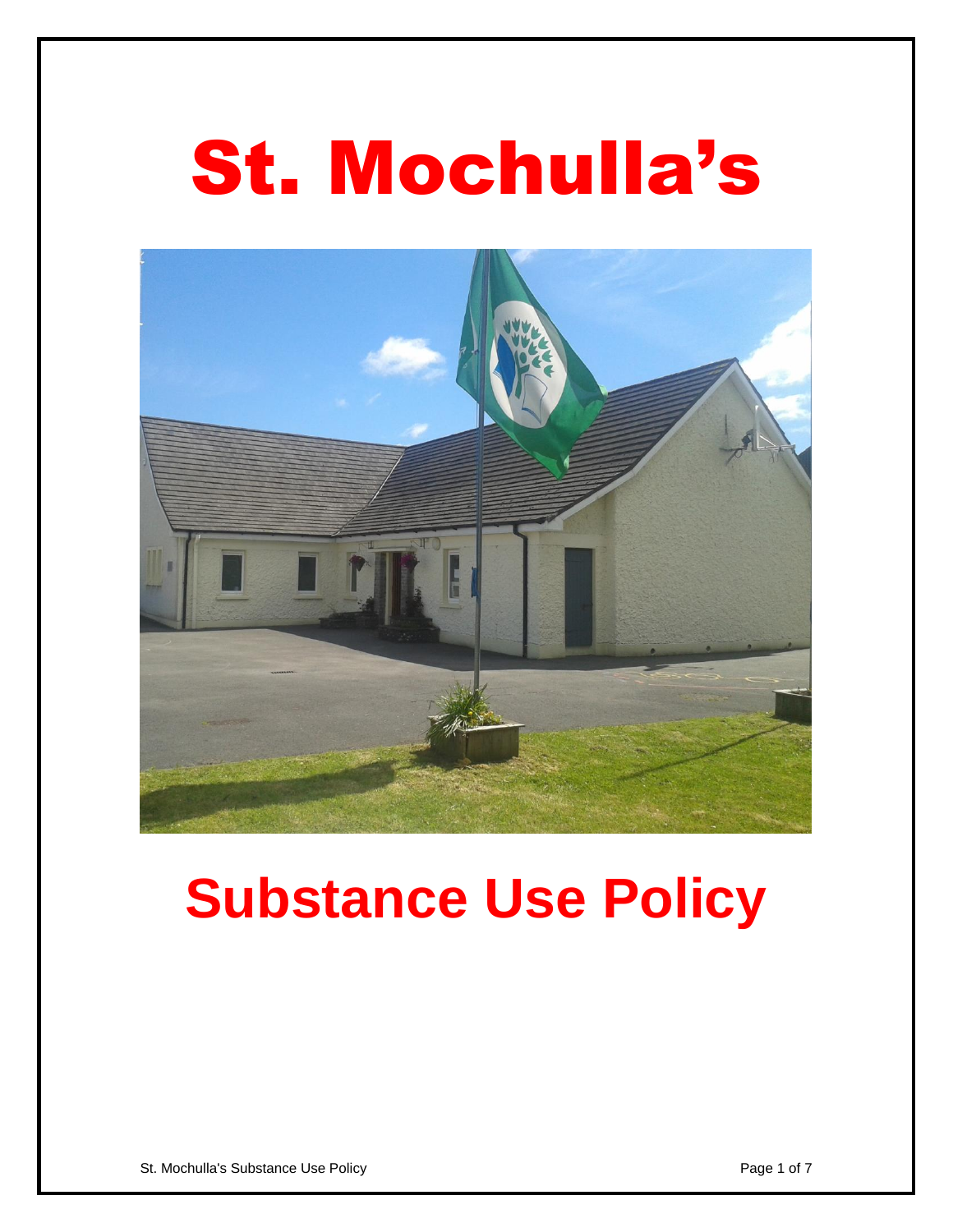### Substance Use

#### **Introduction**

This policy is relevant to students, teachers, parents and to users of the school building to whom it applies. It is applicable to all school related activities.

#### **Vision**

St. Mochulla's is a co-educational, Catholic Primary School which strives to provide a caring, happy and secure environment where the intellectual, spiritual, physical, moral, social and cultural needs of the pupils are identified and address.

> **Motto :** Oiliúint agus Omós Training and respect.

#### **Scope of Policy**

This policy applies to students, teachers, auxiliary staff members, users of the school premises, visitors, i.e. every person who enters the building. It is applicable during school-time – including breaks and to ALL school related activities. It applies to the school building and grounds and to any area where a school related activity takes place, e.g. School Tour.

#### **Rationale**

The characteristic spirit of the school has been developed and agreed with the partners in education as we are dedicated to the welfare of our school community and in providing a caring, happy, secure environment. The world in which we live presents young people with many challenges, which effect their health and well being. Exposure to alcohol, tobacco and drugs is part of this reality. Schools need to reflect upon how they might provide for the needs of their students and respond appropriately to what are sometimes sensitive and emotive issues.

The Education Act 1998 provides that schools should promote the social and personal development of pupils and provide health education for them. The National Drugs Strategy "Building on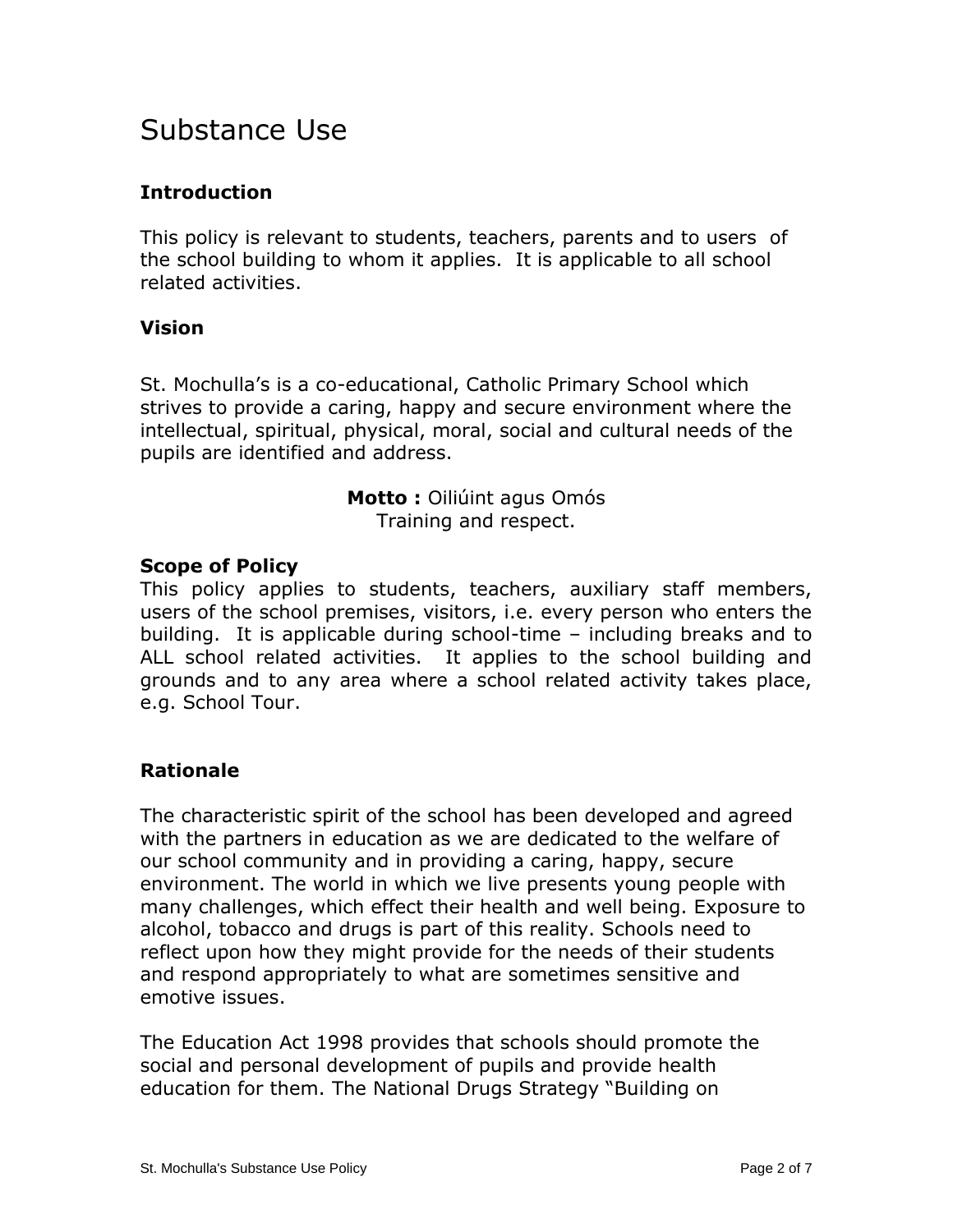Experience" is now government policy and it requires schools to have a substance misuse policy in place.

The Board of Management of St. Mochullas has a moral and legal obligation to ensure compliance with the criminal law.

#### **Aims**

The substance use policy of St Mochulla's is intended to heighten awareness among the school community of drug use. We aim to protect our pupils from the harmful effects of substance misuse and try to prevent them from using tobacco, alcohol, solvents and illegal drugs. We aim to develop in our pupils better self esteem, through providing a positive school climate and atmosphere and through giving our pupils age appropriate information from educational programmes.

**Definition of Drug :** `A drug is any chemical which alters how the body or mind works or how the person behaves or feels'.

#### **Policy content**

Education concerning substance use in St Mochulla's will be provided within the broad context of SPHE through our SPHE policy/plan.

Considerations which inform the selection of content and methodologies include, the Walk Tall Programme, Grow in Love, Visiting speakers, our SPHE Policy and Active learning.

Approaches to co-ordinate, involve teachers and allocate time include choosing 5 strand units bi-annually, half hour allocated time per week, school climate and atmosphere and integration.

Other considerations, include, SPHE, as on going in our school and incorporated into all aspects of school life.

Due care will be important in deciding on the balance between a pastoral and a disciplinary response. An appropriate pastoral response to an incident involving alcohol, tobacco and drug use may include referral to a support agency.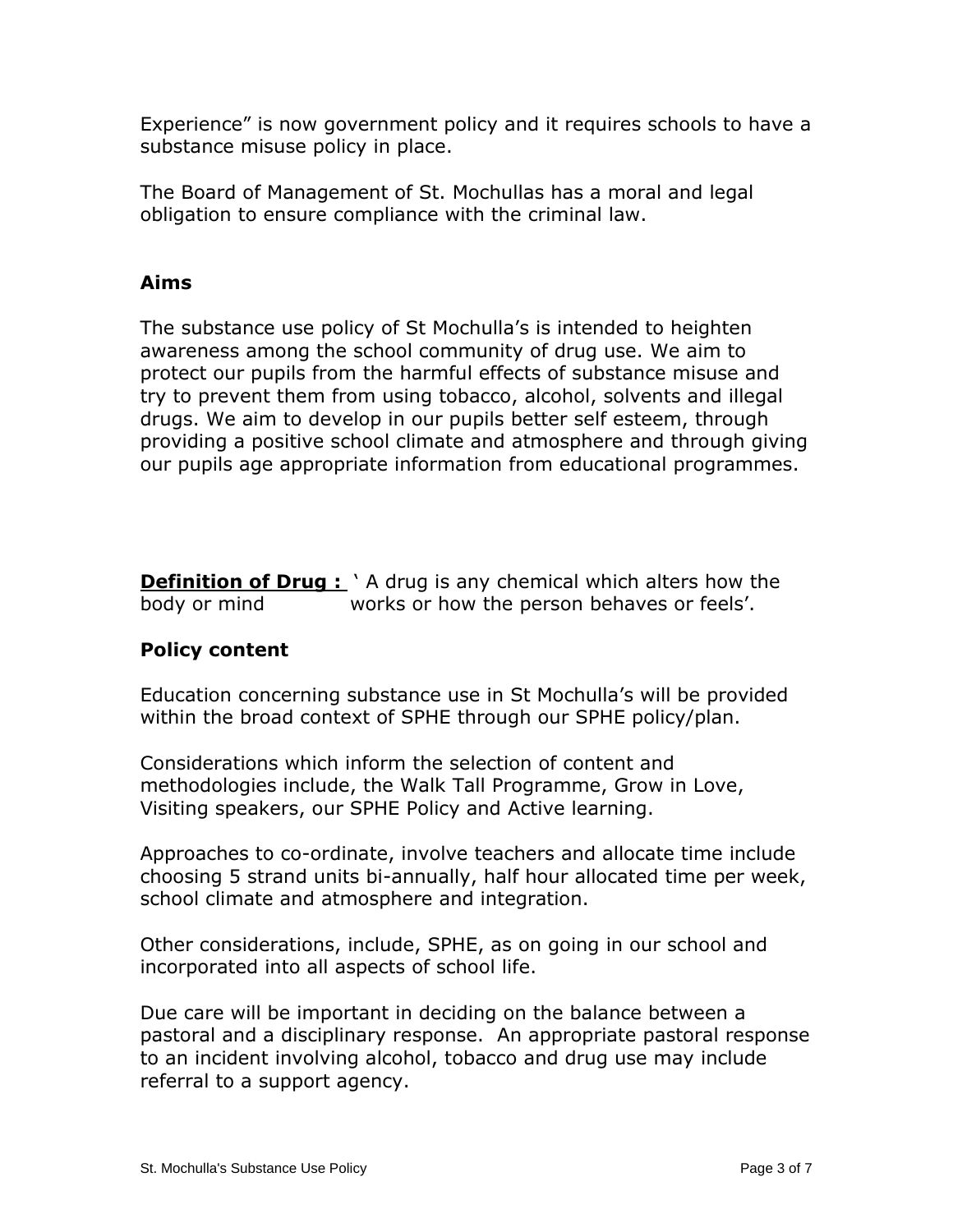#### **Management of alcohol, tobacco, drug-related incidents.**

Young people are most at risk in relation to substance use in St. Mochulla's in the area of solvents, aerosols, tobacco and alcohol.

Incidents relating to (a**) alcohol**, (b**) tobacco** and (c) **drug uses are** addressed in the school's **Code of Behaviour by the following procedures.**

Alcohol/Tobacco/Illegal drug incidents involving pupils:

- 1. Confiscate
- 2. Contact DLP
- 3. Contact parents
- 4. Decide appropriate action with parents.
- 5. (Contact Gardai and follow legislation where necessary).

Repeated incidents will be dealt with by contacting TUSLA under Child Protection and Safeguarding..

#### **Alcohol /Illegal Substance Incidents involving staff**.

- 1. Bring member of staff to staff room.
- 2. Bring home.
- 3. Discuss the next day.
- 4. Repeated incidents will be reported to BOM.

#### **Alcohol/Illegal Substance involving parents/guardians**:

When a parent in an intoxicated state arrives to collect a child from the class the following guidelines are suggested :

- Class teachers consult with Principal.
- Isolate parent from class.
- Speak with Parent and express concerns.
- Offer any of the following solutions.
- 1. To contact any other family member.
- 2. To contact neighbour.
- 3. Provide tea/coffee.
- 4. Provide alternative travel arrangements.
- 5. If parent refuses to co-operate the Principal contacts Gardai, and informs Parent.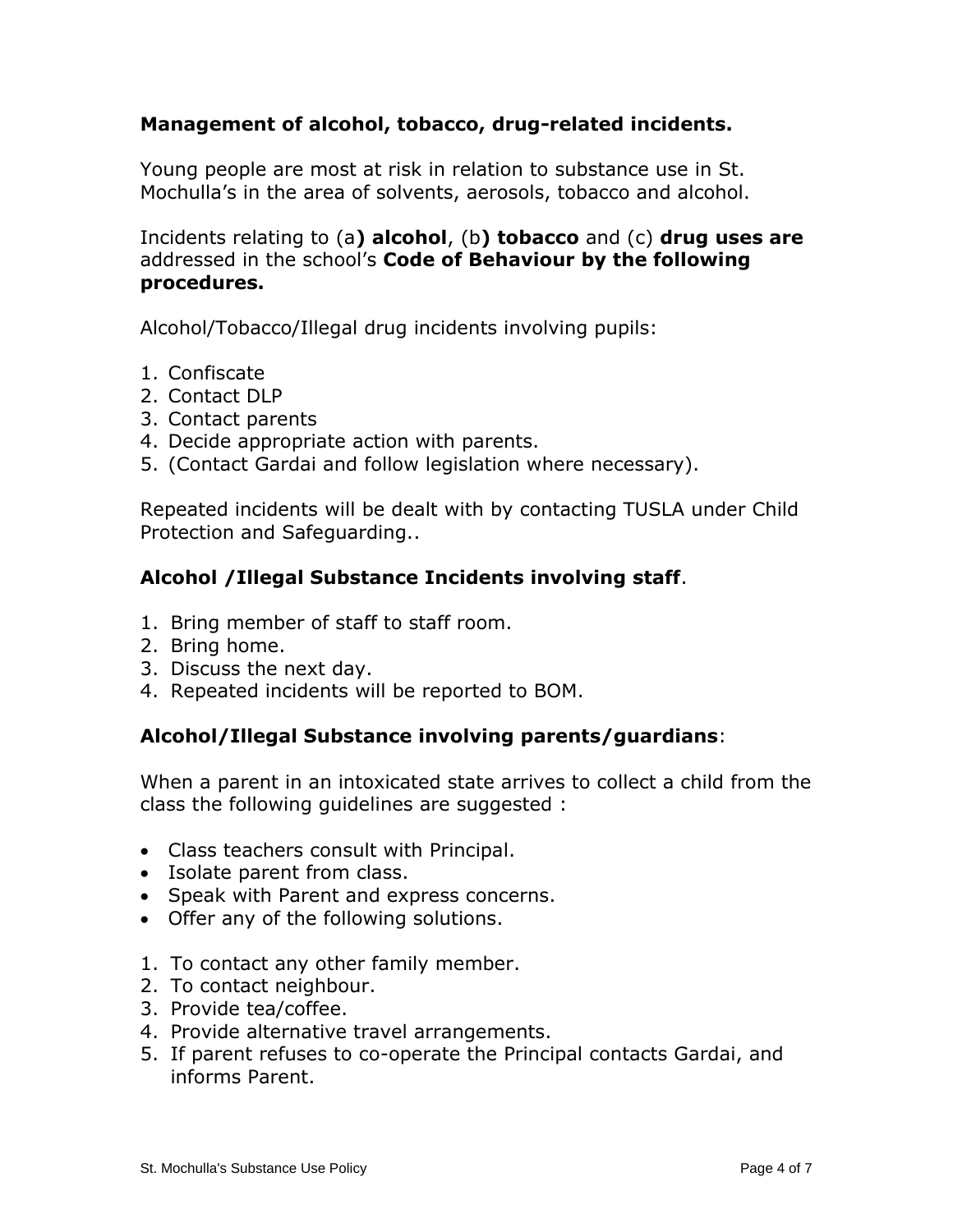#### **The finding of possible illegal substances on school ground/premises**:

- a. Put on gloves and remove to a secure location in the school.
- b. Contact gardaí to come and collect/act on gardaí advice.

If the dealing of illegal drugs in suspected in the school, an investigation will be carried out. Parents of any students involved will be informed and the advice and assistance of the local J.L.O. of the gardaí will be sought.

The school's shared understanding of a ' drug related incident' is any person who abuses a drug as defined in the policy. The finding of an illegal substance, or a person found in possession of an illegal substance.

The role of Board of Management/Trustees is to be involved in policy formation and supportive of the action.

Incidents requiring medical intervention will be dealt with under policy number 100. Where necessary, Gardaí will be involved in 'drug related incidents'.

At local level, the following support agencies are available to which students involved in substance misuse might be referred :

- Their GP
- Health Promotion
- Officer, Juvenille Liaison Officer

The principal/chairperson is designated to respond to the media in relation to 'drug related incidents' they may be enquiring about. **Provision for training and staff development.**

The shared understanding among the staff regarding the contribution that an SPHE programme can make to the prevention of substance misuse is that the most successful results will be attained through school/home co-operation.

Staff members are aware of the contribution they can make to the prevention of substance misuse within their own class by developing a supportive class environment and by following the School SPHE Plan.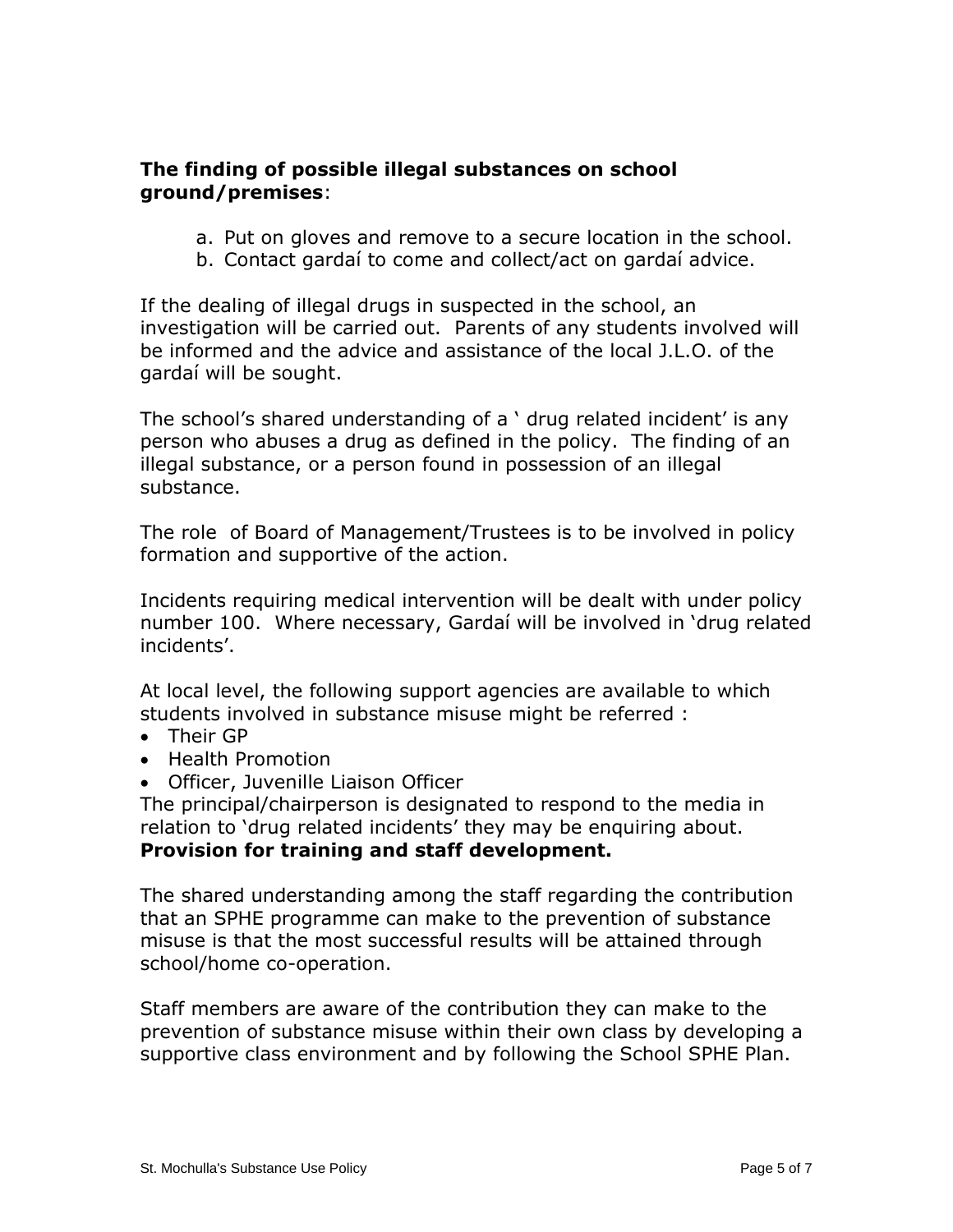Staff members have been made sufficiently aware of and sensitive to the signs and symptoms of substance misuse by their Walk Tall Training.

Staff members are aware of laws relating to alcohol, tobacco, and drug use and how they relate to themselves, to the school and the students.

Further training needs we may have in relation to the implementation of the substance use policy include:

- a. Visit by a cuiditheoir from PDST where staff would be made aware of most recent legislation and the substance use policy up-graded. This service, provided by the local Education Centre.
- b. Further training in relation to the signs and symptoms of drug use. to be provided by Health agencies, Education Centre.

Training can be accessed from : Clare Education Centre, The Health Board, PDST

New staff, in particular will be briefed on the substance use policy of the school by providing them with a copy of the policy.

Parent education on S.P.H.E. and issues relating to substance misuse will be promoted in the school community by issue of this policy.

In the past we have had guest speakers from the "Walk Tall" programme and the "Stay Safe" programme.